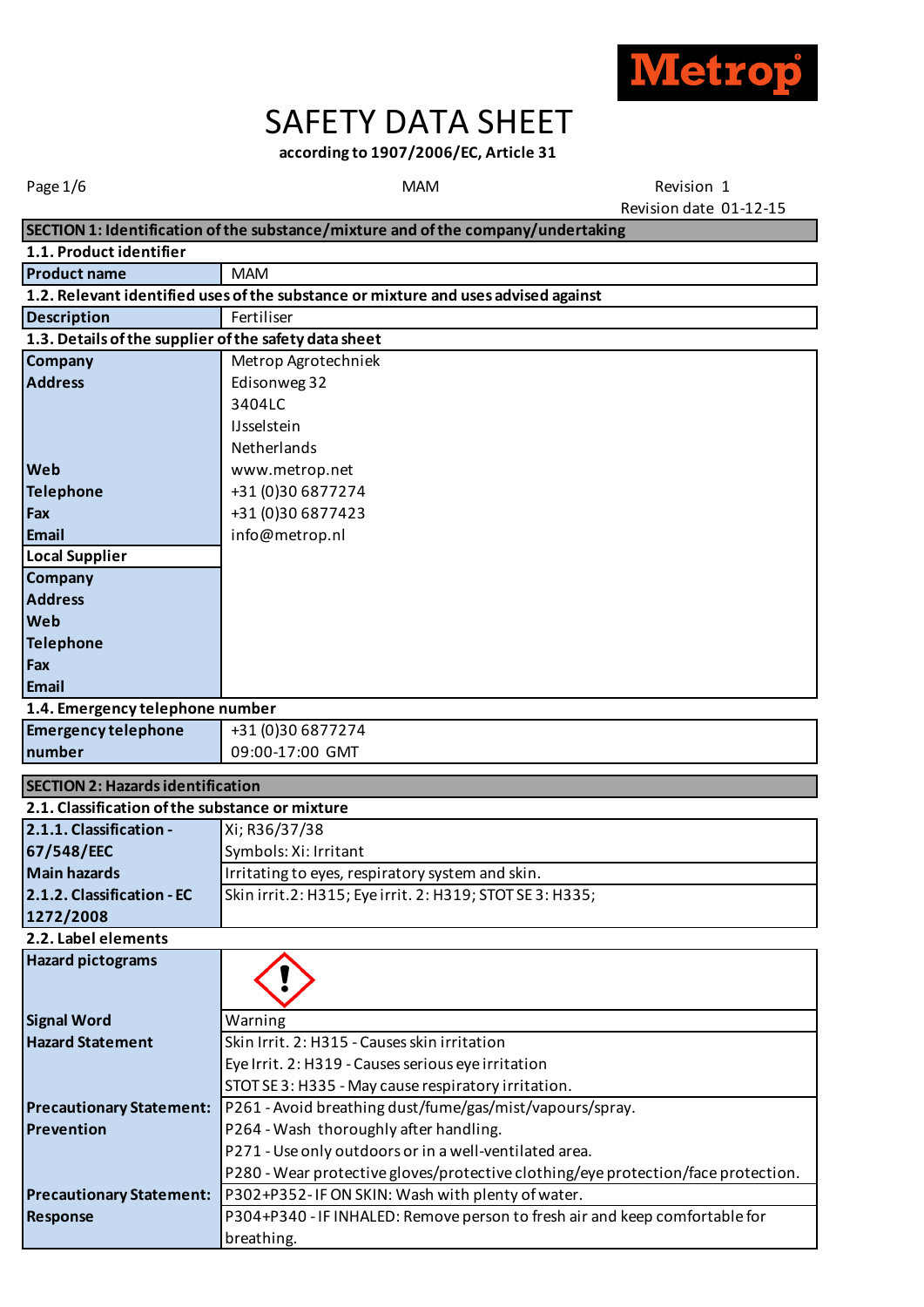|                                 | REVISION URLE UI-IZ-IJ                                                               |
|---------------------------------|--------------------------------------------------------------------------------------|
|                                 | P305+P351+P338 - IF IN EYES: Rinse cautiously with water for several minutes.        |
|                                 | Remove contact lenses, if present and easy to do. Continue rinsing.                  |
|                                 | P312 - Call a POISON CENTER/doctor if you feel unwell                                |
|                                 | P321 - Specific treatment (see on this label)                                        |
|                                 | P332+P313 - If skin irritation occurs: Get medical advice/attention.                 |
|                                 | P337+P313 - If eye irritation persists: Get medical advice/attention.                |
| <b>Precautionary Statement:</b> | P403+P233-Store in a well-ventilated place.Keepcontainer tightly closed.             |
| <b>Storage</b>                  | P405 - Store locked up                                                               |
| <b>Precautionary Statement:</b> | P501 -Dispose of contents/container to waste collection or recycling, after thorough |
| <b>Disposal</b>                 | rinsing, if in compliance with local and national regulations                        |
|                                 |                                                                                      |

# **SECTION 3: Composition/information on ingredients**

**3.1. Substances** 

| 67/548/EEC / 1999/45/EC        |                  |                |        |                                               |                    |                          |
|--------------------------------|------------------|----------------|--------|-----------------------------------------------|--------------------|--------------------------|
| <b>Chemical Name</b>           | Index No.        | <b>CAS No.</b> | EC No. | <b>REACH</b><br>Registration<br><b>Number</b> | Conc.<br>$(\%w/w)$ | Classifi-<br>cation      |
| Ammonium Nitrate               | 6484-52-2        | 229-347-8      |        |                                               | 20-30%             | O; R8-9 Xi;<br>R36/37/38 |
| Potassium Nitrate              | 7757-79-1        | 231-818-8      |        |                                               | 10-20%             | O; R8                    |
| Zinc disodium                  | 14025-21-9       | 237-865-0      |        |                                               | 1-10%              |                          |
| ethylenediaminetetraacetate    |                  |                |        |                                               |                    |                          |
| (Zinc EDTA)<br>Cobalt disodium | 15137-09-4       | 239-198-0      |        |                                               | $0 - 0.5 %$        | Xn; R40 Xi;<br>R36/38    |
| ethylenediaminetetraacetate    |                  |                |        |                                               |                    |                          |
| (Cobalt EDTA)                  |                  |                |        |                                               |                    |                          |
| EC 1272/2008                   |                  |                |        |                                               |                    |                          |
| <b>Chemical Name</b>           | <b>Index No.</b> | <b>CAS No.</b> | EC No. | <b>REACH</b><br>Registration<br><b>Number</b> | Conc.<br>$(\%w/w)$ | Classifi-<br>cation      |
| Ammonium Nitrate               |                  |                |        |                                               |                    | Ox. Sol. 1:              |
|                                | 6484-52-2        | 229-347-8      |        |                                               | 20-30%             | H271; Skin               |
|                                |                  |                |        |                                               |                    | Irrit. 2:                |
|                                |                  |                |        |                                               |                    | H315; Eye                |
|                                |                  |                |        |                                               |                    | Irrit. 2:                |
|                                |                  |                |        |                                               |                    | H319;<br>STOT SE3:       |
|                                |                  |                |        |                                               |                    | H335                     |
|                                |                  |                |        |                                               |                    |                          |

| Potassium Nitrate     | 7757-79-1  | 231-818-8 | $10 - 20%$  | $Ox$ . Sol. 3: |
|-----------------------|------------|-----------|-------------|----------------|
| Zinc disodium         | 14025-21-9 | 237-865-0 | $1-10%$     |                |
| ethylenediaminetetra- |            |           |             |                |
| acetate (Zinc EDTA)   |            |           |             |                |
| Cobalt disodium       | 15137-09-4 | 239-198-0 | $0 - 0.5 %$ | Skin Irrit. 2: |
| ethylenediaminetetra- |            |           |             | Eye Irrit. 2:  |
| acetate (Cobalt EDTA) |            |           |             | H319; Carc.    |
|                       |            |           |             | 2: H351;       |
| 3.2. Mixtures         |            |           |             |                |

|                                        | See section 3.2 for further information.                                              |  |
|----------------------------------------|---------------------------------------------------------------------------------------|--|
| <b>SECTION 4: First aid measures</b>   |                                                                                       |  |
| 4.1. Description of first aid measures |                                                                                       |  |
| Inhalation                             | Irritating to respiratory system. Inhalation may cause coughing, tightness of the     |  |
|                                        | chest and irritation of the respiratory system. Move the exposed person to fresh air. |  |
|                                        | Seek medical attention.                                                               |  |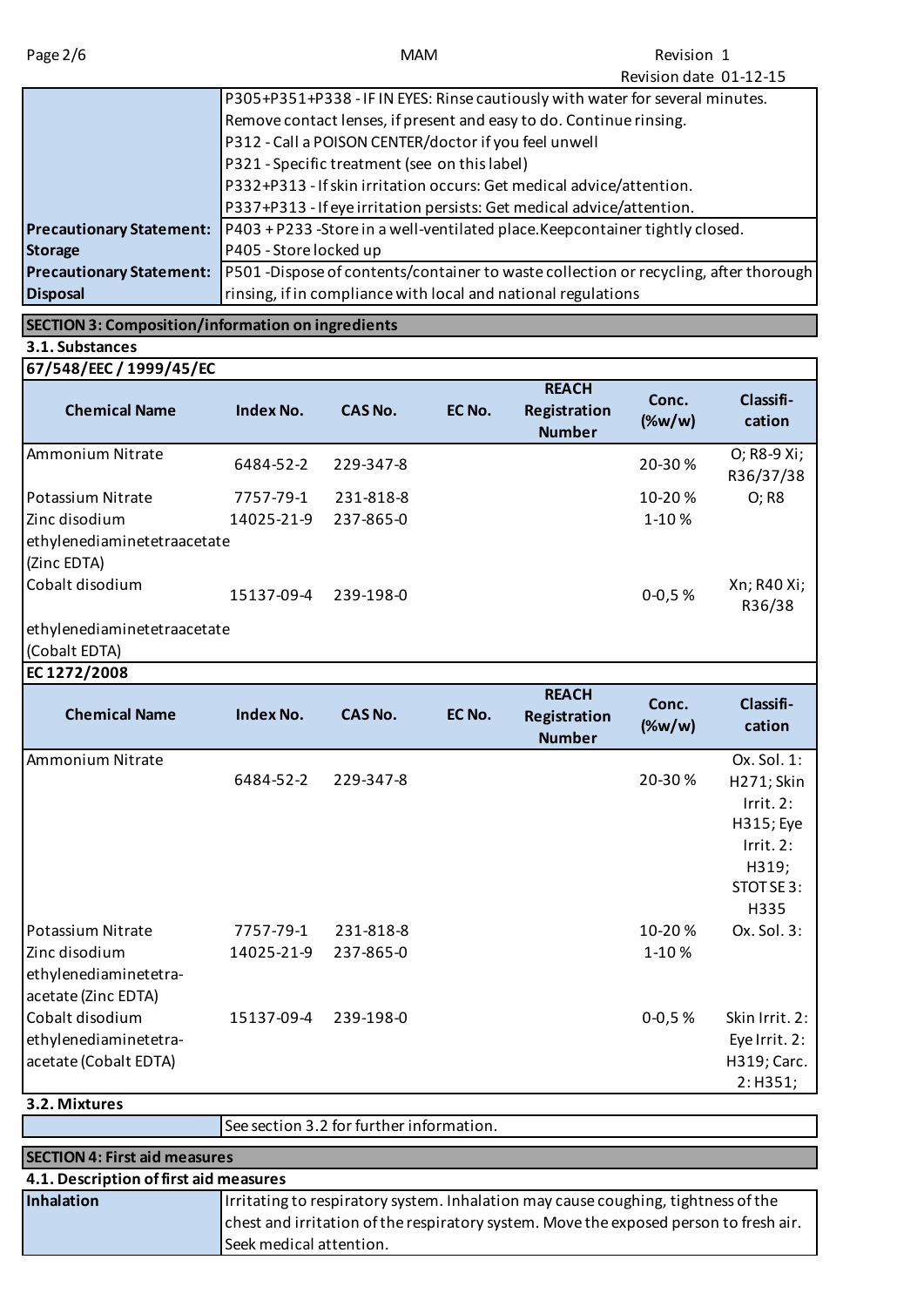| Page 3/6                                                | <b>MAM</b>                                                                          | Revision 1<br>Revision date 01-12-15                                                  |
|---------------------------------------------------------|-------------------------------------------------------------------------------------|---------------------------------------------------------------------------------------|
| Eye contact                                             |                                                                                     | Irritating to eyes. Rinse immediately with plenty of water for 15 minutes holding the |
|                                                         |                                                                                     | eyelids openRemove contact lenses, if present and easy to do. Continue rinsing. Seek  |
|                                                         | medical attention if irritation or symptoms persist.                                |                                                                                       |
| <b>Skin contact</b>                                     | Irritating to skin. Wash off immediately with plenty of soap and water. Remove      |                                                                                       |
|                                                         | contaminated clothing. Seek medical attention if irritation or symptoms persist.    |                                                                                       |
| Ingestion                                               | Ingestion may cause nausea and vomiting. Seek medical attention if irritation or    |                                                                                       |
|                                                         | symptoms persist. DO NOT INDUCE VOMITING.                                           |                                                                                       |
|                                                         | 4.2. Most important symptoms and effects, both acute and delayed                    |                                                                                       |
| Inhalation                                              | May cause irritation to respiratory system.                                         |                                                                                       |
| Eye contact                                             | Causes serious eye irritation.                                                      |                                                                                       |
| <b>Skin contact</b>                                     | Causes skin irritation.                                                             |                                                                                       |
| Ingestion                                               | May cause irritation to mucous membranes.                                           |                                                                                       |
|                                                         | 4.3. Indication of any immediate medical attention and special treatment needed     |                                                                                       |
| Inhalation                                              | Inhalation of vapour may cause shortness of breath. Seek medical attention if       |                                                                                       |
|                                                         | irritation or symptoms persist.                                                     |                                                                                       |
| Eye contact                                             | Rinse immediately with plenty of water for 15 minutes holding the eyelids open.     |                                                                                       |
|                                                         | Remove contact lenses, if present and easy to do. Continue rinsing.                 |                                                                                       |
| <b>Skin contact</b>                                     | Rinse immediately with plenty of water. Wash with soap and water.                   |                                                                                       |
| Ingestion                                               |                                                                                     | Caution - substance not yet fully tested. May cause irritation to mucous membranes.   |
|                                                         |                                                                                     |                                                                                       |
| <b>SECTION 5: Firefighting measures</b>                 |                                                                                     |                                                                                       |
| 5.1. Extinguishing media                                |                                                                                     |                                                                                       |
|                                                         | Carbon dioxide (CO2)                                                                |                                                                                       |
|                                                         | 5.2. Special hazards arising from the substance or mixture                          |                                                                                       |
|                                                         | Burning produces irritating, toxic and obnoxious fumes.                             |                                                                                       |
| 5.3. Advice for firefighters                            | Wear suitable respiratory equipment when necessary.                                 |                                                                                       |
|                                                         |                                                                                     |                                                                                       |
| <b>SECTION 6: Accidental release measures</b>           |                                                                                     |                                                                                       |
|                                                         | 6.1. Personal precautions, protective equipment and emergency procedures            |                                                                                       |
|                                                         | <b>Ensure</b> adequate ventilation of the working area. Wear suitable protective    |                                                                                       |
|                                                         | equipment.                                                                          |                                                                                       |
| 6.2. Environmental precautions                          |                                                                                     |                                                                                       |
|                                                         | Do not allow product to enter drains. Prevent further spillage if safe.             |                                                                                       |
|                                                         | 6.3. Methods and material for containment and cleaning up                           |                                                                                       |
|                                                         | Absorb with inert, absorbent material. Sweep up. Transfer to suitable, labelled     |                                                                                       |
|                                                         | containers for disposal. Clean spillage area thoroughly with plenty of water.       |                                                                                       |
| <b>SECTION 7: Handling and storage</b>                  |                                                                                     |                                                                                       |
| 7.1. Precautions for safe handling                      |                                                                                     |                                                                                       |
|                                                         | Avoid contact with eyes and skin. Ensure adequate ventilation of the working area.  |                                                                                       |
|                                                         | Adopt best Manual Handling considerations when handling, carrying and               |                                                                                       |
|                                                         | 7.2. Conditions for safe storage, including any incompatibilities                   |                                                                                       |
|                                                         | Keep in a cool, dry, well ventilated area. Keep containers tightly closed. Store in |                                                                                       |
|                                                         | correctly labelled containers.                                                      |                                                                                       |
|                                                         |                                                                                     |                                                                                       |
| <b>SECTION 8: Exposure controls/personal protection</b> |                                                                                     |                                                                                       |
| 8.1. Control parameters                                 |                                                                                     |                                                                                       |
| 8.1.1. Exposure Limit Values<br>Cobalt disodium         |                                                                                     |                                                                                       |
| ethylenediaminetetra-                                   | WEL 8-hr limit ppm:<br>WEL 15 min limit ppm:                                        | WEL 8-hr limit mg/m3:0.1<br>WEL 15 min limit mg/m3:                                   |
| acetate                                                 | WEL 8-hr limit mg/m3 total -                                                        | WEL 15 min limit mg/m3 total -                                                        |
| (Cobalt EDTA)                                           | inhalable dust:                                                                     | inhalable dust:                                                                       |
|                                                         |                                                                                     |                                                                                       |

**WEL 8-hr limit mg/m3 total - WEL 15 min limit mg/m3 total -**

**respirable dust: respirable dust:**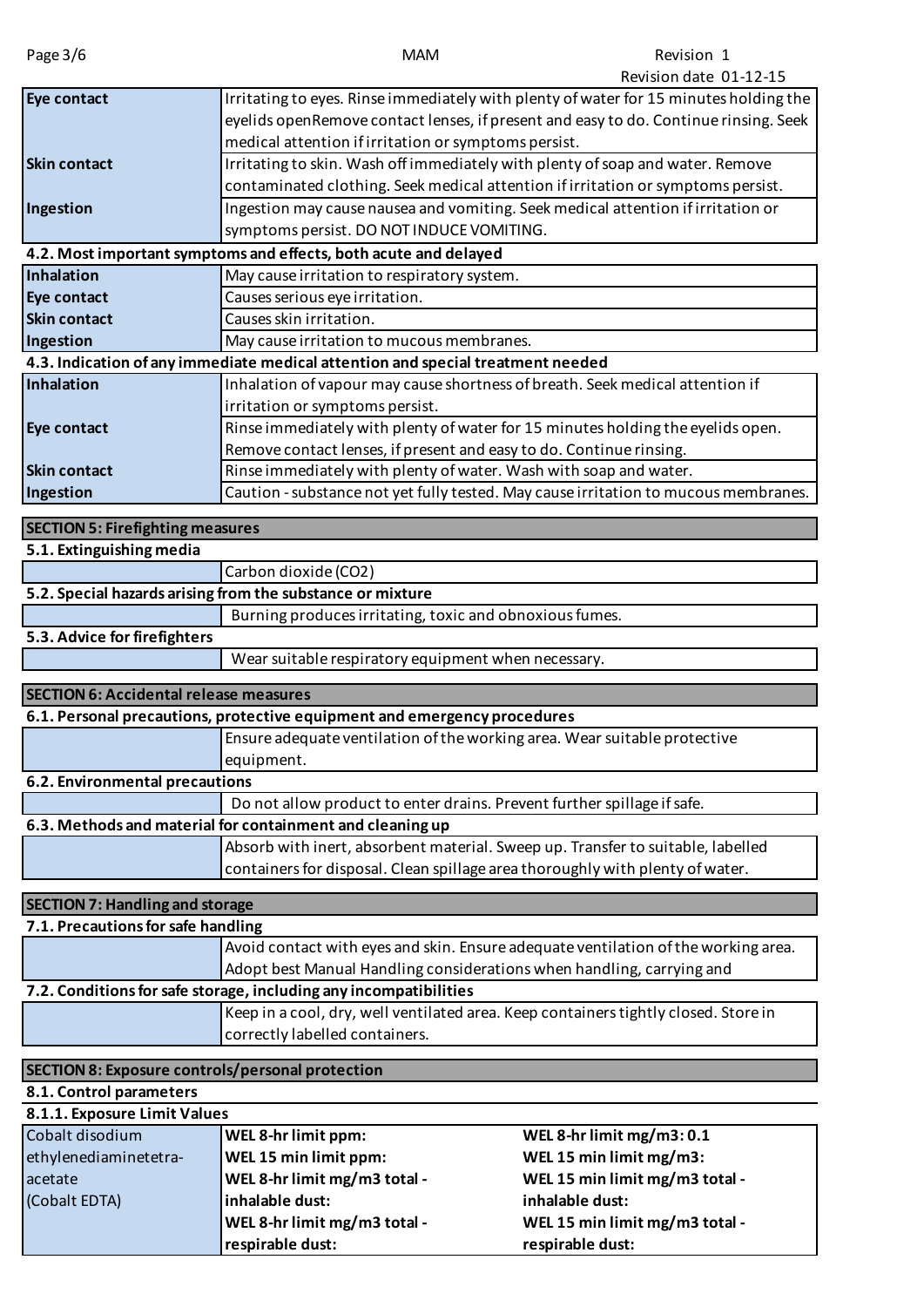| Page 4/6                                           | <b>MAM</b>                                                     | Revision 1                     |
|----------------------------------------------------|----------------------------------------------------------------|--------------------------------|
|                                                    |                                                                | Revision date 01-12-15         |
| Potassium Nitrate                                  | WEL 8-hr limit ppm:                                            | WEL 8-hr limit mg/m3: 20.8     |
|                                                    | WEL 15 min limit ppm:                                          | WEL 15 min limit mg/m3:10      |
|                                                    | WEL 8-hr limit mg/m3 total -                                   | WEL 15 min limit mg/m3 total - |
|                                                    | inhalable dust                                                 | inhalable dust:                |
|                                                    | WEL 8-hr limit mg/m3 total -                                   | WEL 15 min limit mg/m3 total - |
|                                                    | respirable dust:                                               | respirable dust:               |
| Zinc disodium                                      | WEL 8-hr limit ppm:                                            | WEL 8-hr limit mg/m3:10        |
| ethylenediaminetetra-                              | WEL 15 min limit ppm:                                          | WEL 15 min limit mg/m3:3       |
| acetate                                            | WEL 8-hr limit mg/m3 total -                                   | WEL 15 min limit mg/m3 total - |
| (Zinc EDTA)                                        | inhalable dust:                                                | inhalable dust:                |
|                                                    | WEL 8-hr limit mg/m3 total -                                   | WEL 15 min limit mg/m3 total - |
|                                                    | respirable dust:                                               | respirable dust:               |
| 8.2. Exposure controls                             |                                                                |                                |
|                                                    |                                                                |                                |
|                                                    |                                                                |                                |
| 8.2.1. Appropriate                                 | Ensure adequate ventilation of the working area.               |                                |
| engineering controls                               |                                                                |                                |
|                                                    | 8.2.2. Individual protection Wear chemical protective clothing |                                |
| measures                                           |                                                                |                                |
| Eye / face protection<br>Skin protection -         | Approved safety goggles<br>Chemical resistant gloves (pvc)     |                                |
| Handprotection                                     |                                                                |                                |
| <b>Respiratory protection</b>                      | Wear:. Suitable respiratory equipment.                         |                                |
|                                                    |                                                                |                                |
| <b>SECTION 9: Physical and chemical properties</b> |                                                                |                                |
|                                                    | 9.1. Information on basic physical and chemical properties     |                                |
| Appearance                                         | Liquid                                                         |                                |
| <b>Colour</b>                                      | Green                                                          |                                |
| odour                                              | Mild                                                           |                                |
|                                                    | <b>Odour threshold</b> No data available                       |                                |
|                                                    | $pH$ 3.5 - 5                                                   |                                |
| Melting point $\vert$ < -1 °C                      |                                                                |                                |
| Initial boiling point $>100 °C$                    |                                                                |                                |
|                                                    | Flash point Not applicable                                     |                                |
| Evaporation rate                                   | No data available                                              |                                |
| Flammability (solid, gas) No data available        |                                                                |                                |

**9.2. Other information** 

|                               | <b>Conductivity</b> No data available |
|-------------------------------|---------------------------------------|
| <b>Surface tension</b>        | No data available                     |
| Gas group                     | No data available                     |
| <b>Benzene Content</b>        | Not determined                        |
| Lead content                  | Not determined                        |
| <b>VOC (Volatile organic)</b> | Not determined                        |
| compounds)                    |                                       |

Vapour pressure No data available **Vapour density** No data available

**Partition coefficient** Not applicable Autoignition temperature No data available

> **Explosive properties** No data available **Oxidising properties** No data available

**Relative density** 1.43 - 1.48 (H2O = 1 @ 20 °C)

**Viscosity** No data available

**Solubility** Soluble in water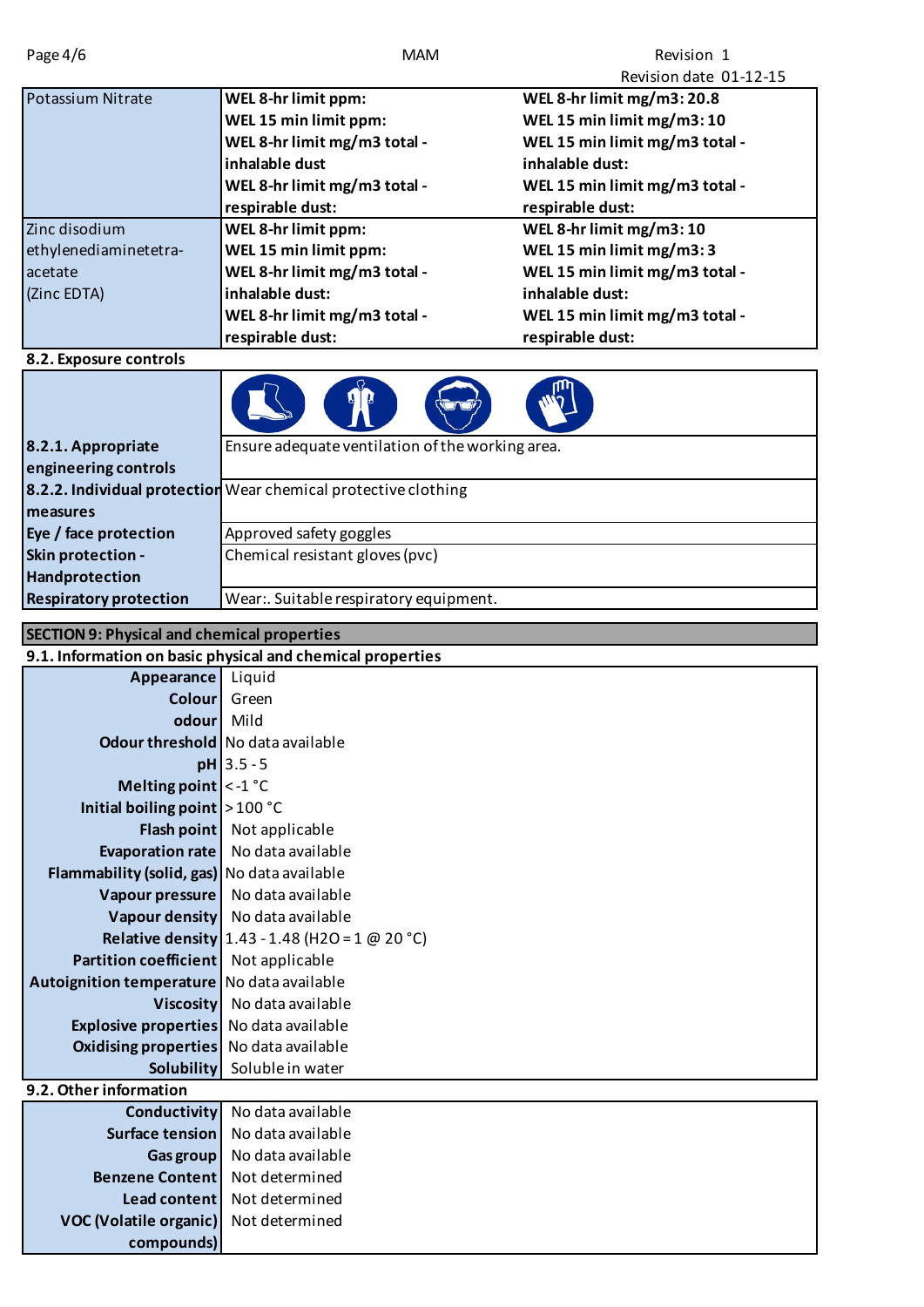#### MAM

| <b>SECTION 10: Stability and reactivity</b>  |                                                                                        |                                |
|----------------------------------------------|----------------------------------------------------------------------------------------|--------------------------------|
| 10. Chemical stability                       |                                                                                        |                                |
|                                              | Stable under normal conditions.                                                        |                                |
|                                              |                                                                                        |                                |
| <b>SECTION 11: Toxicological information</b> |                                                                                        |                                |
| 11.1. Information on toxicological effects   |                                                                                        |                                |
| <b>Acute toxicity</b>                        | No data is available on this product.                                                  |                                |
| Skin corrosion/irritation                    | Causes skin irritation                                                                 |                                |
|                                              | Serious eye damage/irritati Causes serious eye irritation.                             |                                |
| <b>Respiratory or skin</b>                   | May cause sensitisation by inhalation and skin contact                                 |                                |
| sensitisation                                |                                                                                        |                                |
| <b>Germ cell mutagenicity</b>                | No data is available on this product.                                                  |                                |
| Carcinogenicity                              | No data is available on this product.                                                  |                                |
| 11.1.2. Mixtures                             |                                                                                        |                                |
|                                              | No data is available on this product.                                                  |                                |
| 11.1.3. Hazard Information                   |                                                                                        |                                |
|                                              | Irritating to eyes and skin.                                                           |                                |
| 11.1.4. Toxicological Information            |                                                                                        |                                |
| <b>Ammonium Nitrate</b>                      | Dermal Rat LD50: 2950                                                                  | <b>Oral Rat LD50: 2000</b>     |
| <b>Cobalt disodium ethylene-</b>             | Oral Rat LD50; 2000                                                                    |                                |
| diaminetetraacetate                          |                                                                                        |                                |
| <b>Potassium Nitrate</b>                     | Dermal Rat LD50: 2000                                                                  | <b>Oral Rat LD50: 2000</b>     |
| Zinc disodium ethylene-                      | Inhalation Rat LC50/4 h: 2.75                                                          | Oral Rat LD50: 5000 mg/kg      |
| diaminetetraacetate                          |                                                                                        |                                |
|                                              |                                                                                        |                                |
| <b>SECTION 12: Ecological information</b>    |                                                                                        |                                |
| 12.1. Toxicity                               |                                                                                        |                                |
| <b>Ammonium Nitrate</b>                      | Fish LC50/96h: 100 mg/l                                                                | Algae LC50/96h: 1700           |
| <b>Potassium Nitrate</b>                     | Daphnia EC50/48h: 490.0000 mg/l                                                        | Algae IC50/72h: 1700.0000 mg/l |
|                                              | Fish LC50/96h: 1378.0000 mg/l                                                          |                                |
| 12.3. Bioaccumulative potential              |                                                                                        |                                |
| <b>Partition coefficient</b>                 |                                                                                        |                                |
| Ammonium Nitrate                             | Not applicable                                                                         |                                |
| <b>Potassium Nitrate</b>                     | Not applicable                                                                         |                                |
| Zinc Disodium ethylene-                      | No data available                                                                      |                                |
| diaminetetraacetate                          |                                                                                        |                                |
|                                              | May cause long-term adverse effects in the aquatic environment.                        |                                |
| <b>SECTION 13: Disposal considerations</b>   |                                                                                        |                                |
| <b>General information</b>                   |                                                                                        |                                |
|                                              | Dispose of in compliance with all local and national regulations.                      |                                |
| <b>Disposal methods</b>                      |                                                                                        |                                |
|                                              | Contact a licensed waste disposal company.                                             |                                |
| Disposal of packaging                        |                                                                                        |                                |
|                                              |                                                                                        |                                |
|                                              | Do NOT reuse empty containers. Empty containers can be sent for disposal or recycling. |                                |
| <b>SECTION 14: Transport information</b>     |                                                                                        |                                |
| <b>ADR/RID</b>                               |                                                                                        |                                |
|                                              | The product is not classified as dangerous for carriage.                               |                                |
| <b>IMDG</b>                                  |                                                                                        |                                |
|                                              | The product is not classified as dangerous for carriage.                               |                                |
| <b>IATA</b>                                  |                                                                                        |                                |
|                                              | The product is not classified as dangerous for carriage.                               |                                |
| <b>Further information</b>                   |                                                                                        |                                |
|                                              | The product is not classified as dangerous for carriage.                               |                                |
|                                              |                                                                                        |                                |